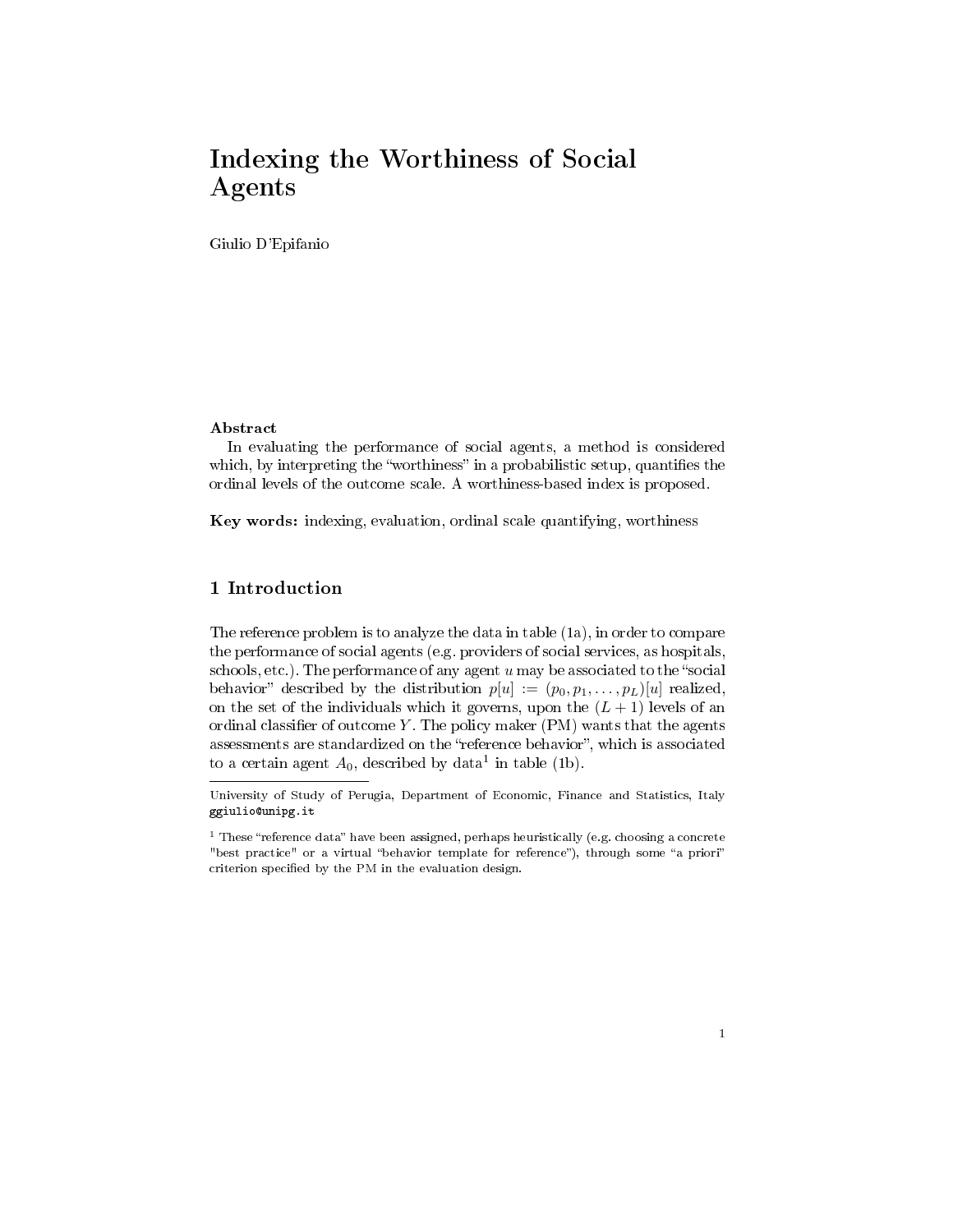| level of performance $Y$ :  I   II   III   IV |         |    |                     |          | v I |              | VI   VII       |                                 |  |   |              |     |                         |               |        |  |
|-----------------------------------------------|---------|----|---------------------|----------|-----|--------------|----------------|---------------------------------|--|---|--------------|-----|-------------------------|---------------|--------|--|
| actual agents:                                |         |    |                     |          |     |              |                |                                 |  |   |              |     |                         |               |        |  |
| agent A1                                      | $\circ$ | 16 | 24                  | -31      | 112 | $\Omega$     | $\overline{4}$ | Y:                              |  | Н | $_{\rm III}$ | IV. | v                       |               | VI VII |  |
| agent A2                                      | 4       | 28 | 65                  | 107   26 |     | $\mathbf{1}$ | 3              | reference agent A0 21           |  |   |              |     | $115$   272   370   124 | $\frac{5}{2}$ | 13     |  |
| agent A3                                      | 4       | 42 | 71                  | $102$ 33 |     | $\Omega$     | $\overline{2}$ | (b) Data of the reference agent |  |   |              |     |                         |               |        |  |
| $agent\ A4$                                   | 4       |    | 71   112   194   53 |          |     | $\Omega$     | $\overline{4}$ |                                 |  |   |              |     |                         |               |        |  |
|                                               |         |    |                     |          |     |              |                |                                 |  |   |              |     |                         |               |        |  |

(a) Data of the actual agents



The abstract theory of utility (e.g. see [1]) provides evaluation indexes, which are consistent on general principles of rationality in choices. But, they demand that the ordinal levels of outcome scale  $Y$  are to be quantified. Thus, the practical methodological question arises in assigning values to the ordinal levels of outcome  $Y$ , which will enter the evaluation index, in such a way that the instanced index is "pertinent to the purpose" of the PM, fully standardized on the assumed evaluation design. Although commonly used, the "Likert-like" practice, of setting the distance between adjacent levels as constant, seems excessively "naive" to be justified. However, even the more sophisticated statistical approaches in ordinal data analysis (e.g. see [4]) may be lacking of any "pertinence to the purpose<sup>2</sup>" of the PM. On the other hand, merely subjective approaches may be difficult to justify institutional benchmarking. In this communication, an indirect approach (e.g. see [3]) is delineated to quantify the ordinal levels of the outcome  $Y$ . It adopts a criterion, which evaluates achieving of scheduled goals, based on the concept of worthiness. The "worthiness increases" are interpreted on a probabilistic setup. Then, a practical method is outlined for eliciting the "worthiness increases", between adjacent levels of the scale, which are standardized on the behavioral data of the reference agent.

#### 2 Indexing

Recode, nominally, the ordinal levels of the outcome Y so that  $Y \in \{0, 1, \ldots, L\}$ . Suppose now that, in its evaluation design, the PM

• schedules, ideally, the following chain of (Guttman like ordered) goals

 $O_0 \leq O_1 \leq O_2 \leq ... \leq O_l \leq ... \leq ... \leq O_{L-1} \leq O_L := O_{Full},$  (1)

where,  $O_l := (Y \ge l), l := 0, \ldots, L$  is the *l*-th scheduled goal

<sup>&</sup>lt;sup>2</sup> In effect, adhering to some technical criterion of "optimality in data-analysis" is not "per  $se$ " sufficient to provide evaluations which are also pertinent to the purpose of the PM.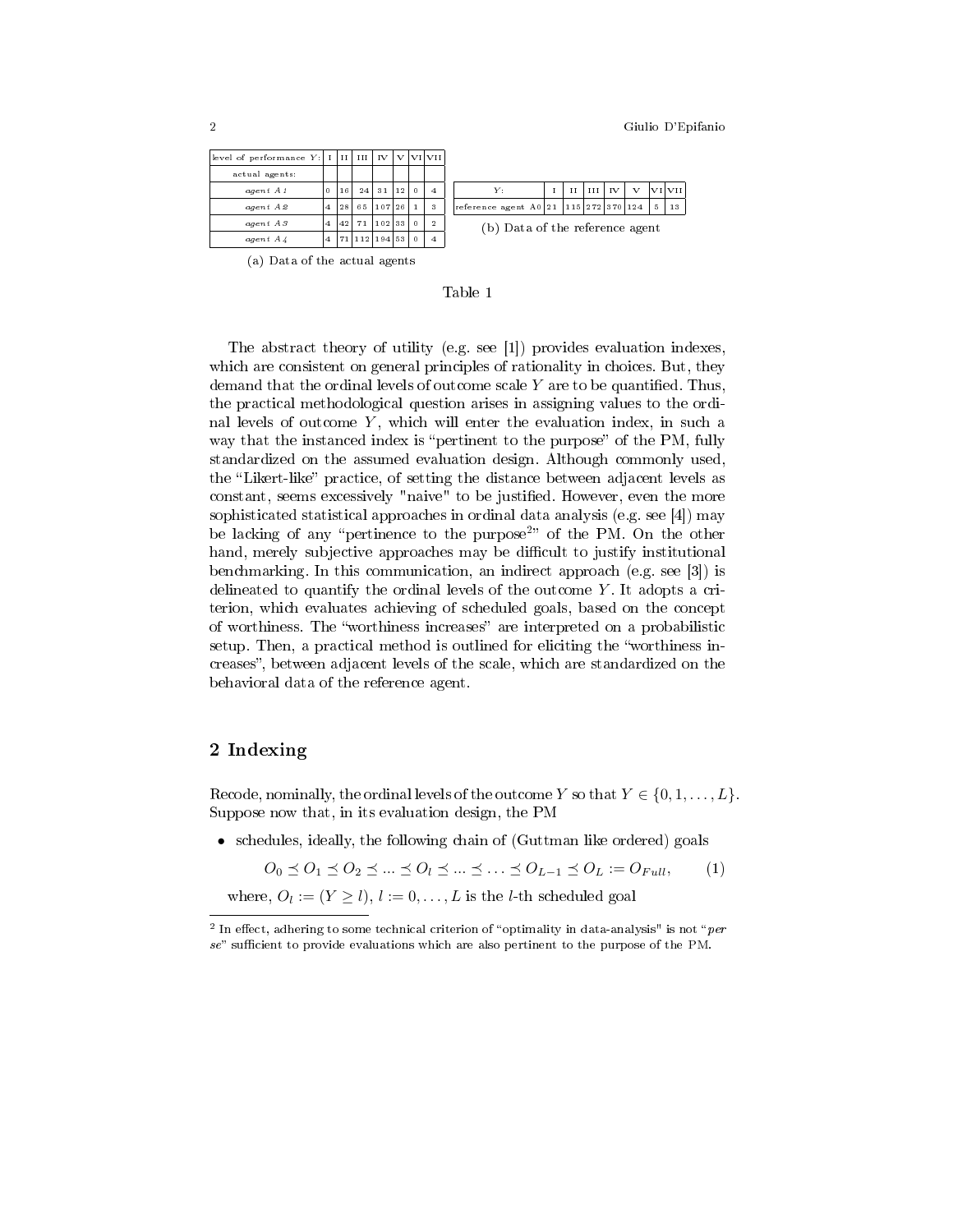Indexing the Worthiness of Social Agents 3

• assigns the "increases of value<sup>3"</sup>  $\omega_l := \Delta_{l-1} Val := Val(O_l) - Val(O_{l-1}) \geq$  $0, l := 1, \ldots, L$ , where  $Val(.)$  is a (non-negative, not decreasing in value through the levels  $l := 0, \ldots, L$  value-function which is initialized to  $Val(O_0) = 0.$ 

In this setup, the performance of any agent  $u \in \{A_1, A_2, \ldots, A_p\}$  is described by the discrete distribution  $(s(0; \omega), p_0(u); s(1; \omega), p_1(u); \ldots; s(L; \omega), p_L(u)).$ Here,  $s(., \omega)$  denotes any quantification function of the nominal levels  $0, 1, \ldots, L$  of Y such that (up to rescaling and translations): $s(0; \omega) :=$  $Val(O_0) = 0 \leq s(1; \omega) := Val(O_1) = \omega_1 \leq s(2; \omega) := Val(O_2) =$  $\omega_1 + \omega_2 \leq \ldots \leq s(L; \omega) := Val(O_L) = \omega_1 + \omega_2 + \cdots + \omega_L$ . Instead,  $p[u] := (p_0, p_1, \ldots, p_L)[u]$  is the distribution, actually realized by the governed individuals of agent  $u$ , on the ordinal levels of Y. Then, the theory of utility provides, as a particular instance (e.g. see [1], pp. 559) of more general functionals, the expectation-based index

$$
u \; : \longmapsto W[p[u];\; Val(.)] := \sum_{l=1}^{L} \omega_l \cdot (1 - F_Y[p[u]](l)) = \sum_{l=1}^{L} s(l; \; \omega) \cdot p_l[u] \quad (2)
$$

up to parameters  $\omega = (\omega_1, \ldots, \omega_L)$  of the quantification function  $s(.) \omega$ which should be specified by the evaluation design. Here,  $F_Y[p]$  denotes the cumulative distribution such that  $F_Y[p](l) = p_0 + p_1 + \cdots + p_{l-1}$ .

# 3 Worthiness based indexing

Recalling (see  $[2]$ ) the criterion of intrinsic worthiness<sup>4</sup>, the "increases of worthiness" $\omega_l := \Delta_{l-1} Val(.)$  may be interpreted as follows.

Let  $\mathcal{P}^*$ denote the population of the (real or perhaps virtual) individuals which are governed by the "reference agent"  $A_0$ . For any actual individual i, having achieved goal  $O_{l-1}$  on chain of goals (1), the higher "the risk of failing the next goal  $O_l$ ", referring such risk on the population  $\mathcal{P}^*$ , the greater the "increase of worthiness" in performance which i gains "as if" it was in  $\mathcal{P}^*$ , whenever it actually achieves goal  $O_l$  .

Then, index (2) may be specialized to

<sup>&</sup>lt;sup>3</sup> Here,  $\omega_l := \Delta_{l-1} Val$  is interpreted as the "standardized value increase" which is gained by any social agent in improving the condition of a "standard individual" from the current  $(l-1)$ th level of goal achievement to the next *l*th on chain (1).

<sup>&</sup>lt;sup>4</sup> Consider hierarchical chain of goals (1). Given that a certain goal  $O_{l-1}$  has been achieved, the greater the resistance, with reference to the evaluation framework, to also achieve the next pursued goal  $O_l,$  by continuing to improve, the greater the increment of value due to the intrinsic worthiness of who, effectively, is able to achieve it.